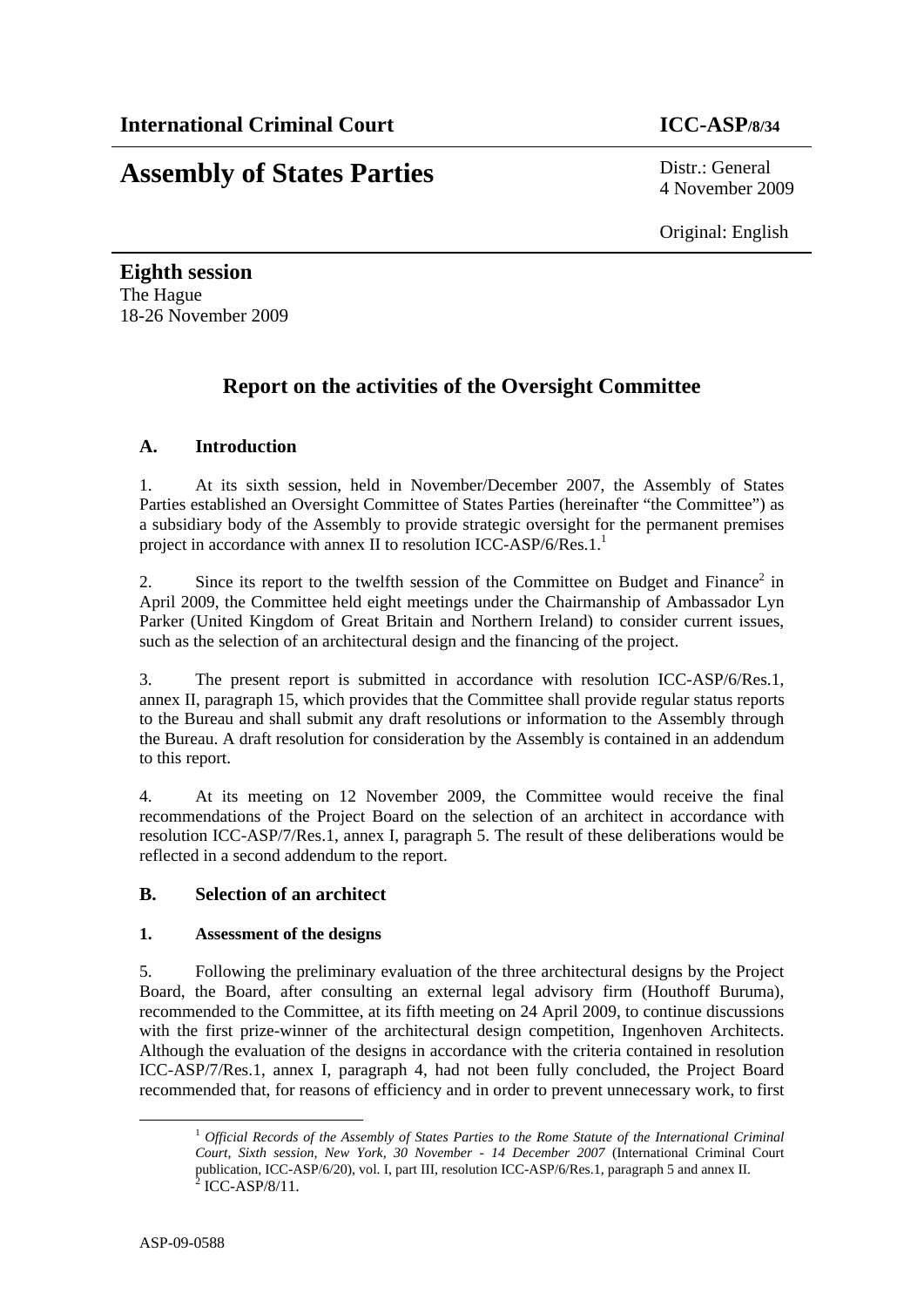assess whether Ingenhoven Architects would be in a position to meet the awarding criteria. Only if this would prove not to be the case, discussions with the second and third prizewinners (Schmidt Hammer Lassen Architects and Wiel Arets Architects, respectively), would commence.

6. While endorsing the recommendation, the Committee recalled that, at this stage, it would only decide on the architect with whom further discussions would be conducted.

7. The Project Board further recommended that the architects be informed of the decision to continue discussions with the first prize-winner via a letter and a detailed memo, outlining the procedure and formalities for the further selection process and providing for a complaint procedure. As regards the latter, the external legal advisory firm had recommended that the architects be provided with the opportunity to contest the chosen procedure, so as to reduce the risk of similar claims in the future, which would possibly force the project to come to a halt at a very crucial stage.

8. During this standstill period, the Chairperson of the Committee received complaints from the second and third prize-winners. The second prize-winner argued that, since the cost of the design was considered to be a knock-out criterion, the first prize-winner should have been excluded from further discussions as its design was over budget. The third prize-winner argued that discussions with all three architects should continue on an equal basis and that the eventual contract should be awarded to the architect who best meets the requirements of the project.

9. At its seventh meeting, held on 10 June 2009, the Committee appointed the Chairperson of the Committee to act in his personal capacity as mediator. The aim of the mediation process was to address and resolve the complaints submitted by the second and third prize-winners in a manner fair to all architects and which would allow for the project to continue without significant delay. In this regard, the Oversight Committee and the Project Board had expressed an interest in exploring the possibility of further evaluating the three designs in accordance with resolution ICC-ASP/7/Res.1, annex I, paragraph 4.

10. The more thorough evaluation of the designs was considered even more important as a second cost analysis of the designs, carried out in parallel to the selection process by the project management firm (Brinks Groep), had led to the conclusion that all three designs were significantly over budget. Moreover, the fact that the figures presented by the project management firm were considerably higher than the figures assessed in November/December 2008 by the interim cost consultant (David Meijer), called for further discussions between the architects and the Project Board.

11. Following the discussions with the architects, the Project Board and its legal advisers, the mediator recommended to continue discussions on an equal basis with all three architects in parallel to clarify the cost and other aspects necessary for the Project Board to make its final evaluation of the proposals of all three architects in accordance with paragraph 4 of annex I of resolution ICC-ASP/7/Res.1. The recommendations of the mediator (see annex I) were endorsed by the Committee at its eighth meeting on 8 July 2009 and subsequently communicated to the architects.

# **2. Further assessment of the designs**

12. In accordance with the recommendations of the mediator, the Project Board continued discussions with all three architects. The first phase of discussion with each architect concentrated on clarifying the scope and methodology of the various cost estimates, with a view to reaching agreement as far as possible on the extent of any cost gap to be addressed.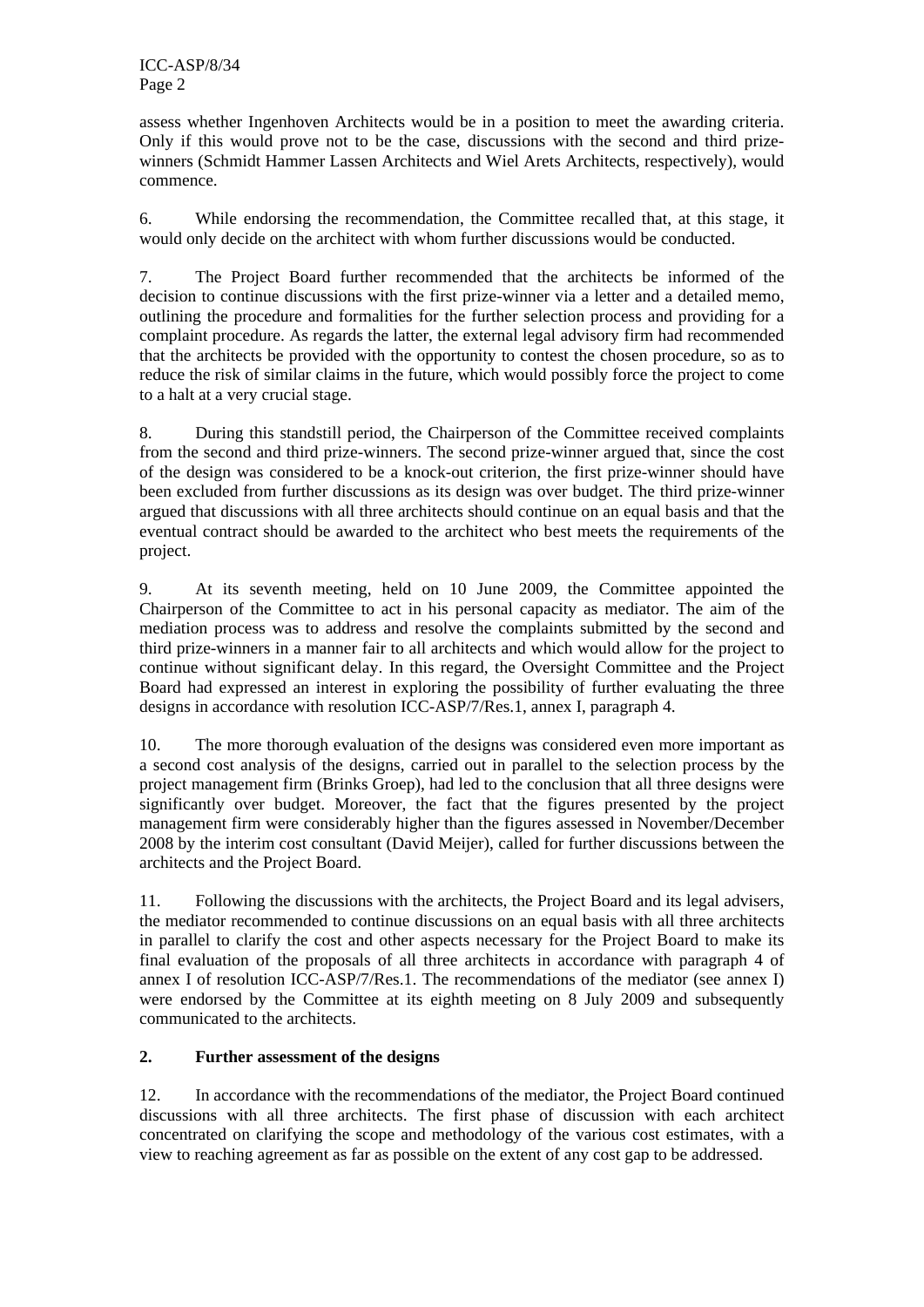13. In the second phase, each architect was provided with the opportunity to make any adjustments to his existing design which he may consider necessary to bring it within the cost envelope. The second modified designs, together with supporting documents on the issues of costs, fee, contract and security were received by the Project Board on 15 October 2009.

14. At its twelfth meeting, on 23 October 2009, the Project Board briefed the Committee on the ongoing evaluation process. The Project Director indicated that the past discussions with the architects had resulted in greater clarity on key issues, such as functionality of the designs, security and costs. However, since the Project Board had requested further clarifications from the architects on a number of points specific to their designs, the results of the evaluation would not be available until 12 November 2009.

15. On the basis of the information provided, the Committee continued its consideration of the need to enter into the third phase, i.e. consulting the members of the jury of the architectural design competition on the question whether the second revision of the designs had led to entirely modified design concepts. The Committee observed, in this regard, that the Project Board favoured seeking the advice of the jury.

16. The Committee stressed the importance of establishing clear guidelines for the meeting of the jury, which should, inter alia, allow for the architectural members of the jury to take a leading role in answering the question whether the designs had been modified to a substantial extent. Moreover, it should be understood that the final decision would be in the hands of the Oversight Committee and that the members of the jury would merely fulfil an advisory role.

17. Also, the Committee recalled that, already in the first revision phase, the architects had modified their designs. At that time, the chair of the jury advised that these changes had not resulted in entirely modified designs concepts. In this connection, when comparing the second modified designs to the original designs, the fact that the first set of changes had been requested by the jury and/or by the Court should be taken into account.

18. In light of the recommendations of the Project Board, the Committee agreed for a meeting of the jury to be scheduled for 30 October 2009 in order to advise the Project Board on the question whether the second revision of the designs had led to entirely modified design concepts. The Committee underlined the importance of there being an appropriate representation on the jury of independent architects, taking into account also geographical representation. The Committee agreed to consider the matter again on 12 November 2009, taking into account the recommendations of the Project Board and the outcome of the 30 October 2009 jury meeting.

# **C. Financial issues**

#### **1. Timeline and risks**

19. At the ninth meeting, held on 25 August 2009, the Project Board indicated that due to the fact that the selection process had not been finalized on 1 July 2009, the cash-flow scheme referred to in resolution ICC-ASP/7/Res.1, annex IV, would have to be adjusted to reflect that the permanent premises were forecasted to be ready for use in 2015.

20. The Project Board further indicated that the delay encountered in the selection of a design could impact the overall cost of the permanent premises project, as an extra inflation cost factor and additional consultancy services may have to be taken into account. On the other hand, the more thorough analysis of the costs of the designs would mitigate the risk of a cost overrun at the time of the completion of the project.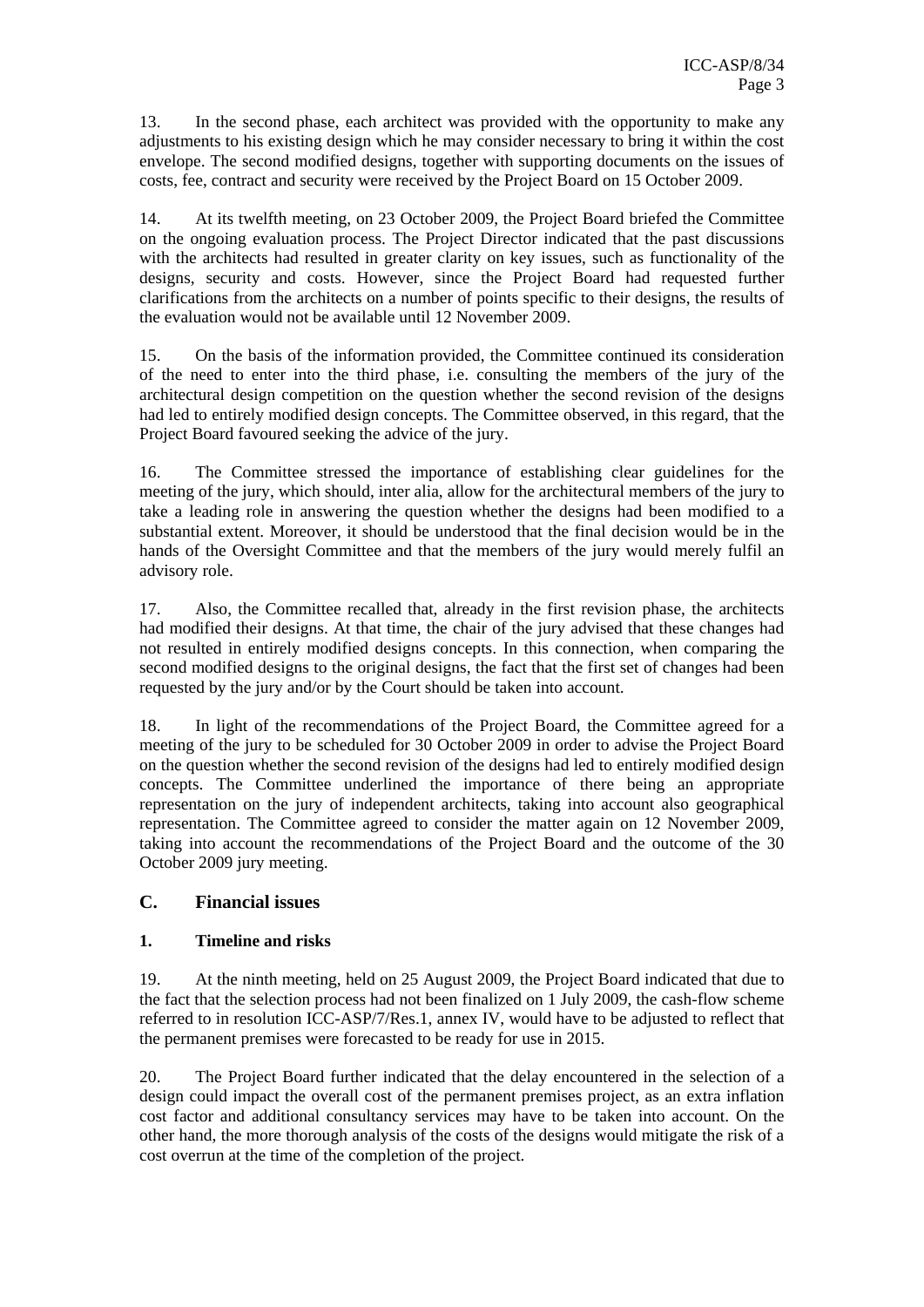ICC-ASP/8/34 Page 4

21. The Committee agreed to the necessity of clearly identifying and quantifying the risks of the project. Consequently, the Committee requested the Project Director to develop a risk register, outlining the main risks, including those related to obtaining the necessary permits and the payment of rent for the interim premises, as well as identifying possible mitigating strategies.

22. At its twelfth meeting, on 23 October 2009, the Committee received a first set of documents on the identification and management of risks and agreed to consider these in detail at its meeting on 12 November 2009.

#### **2. Financial reporting**

23. At its ninth meeting, held on 25 August 2009, the Committee stressed the importance of establishing a systematic financial reporting mechanism for the project which, while forming an essential tool in the management of the project, would also assist the Committee in carrying out its monitoring role.

24. A first, informal meeting was held on 24 September 2009 between the Project Director's Office, the Court and the project management firm Brinks so as to identify a mechanism that would, on the one hand, facilitate the requirements of the Assembly of States Parties, the Oversight Committee and the Committee on Budget and Finance and, on the other hand, be in compliance with existing reporting mechanisms of the Court. The facilitator of the Committee's sub-group on the financing of the project, Mr. Martin Strub (Switzerland), attended the meeting on behalf of the Oversight Committee. At its meeting on 12 November 2009, the Committee would have before it the results of the meeting.

#### **3. Host State loan**

25. The relevant agreements for the implementation of the host State loan were signed by the Court and host State before a notary public on 23 March 2009. The Project Director reported that, as at 26 October 2009, the expenditures amounted to  $\epsilon$ 228,713. It is estimated that, as at 31 December 2009, the expenditures would amount to  $\text{ } \infty$  1,032,760. A breakdown is contained in annex III.

#### **4. One-time payments**

26. In accordance with resolution ICC-ASP/7/Res.1, paragraph 9, the Committee continued its consideration of the financing scheme, in particular with regard to the issue of one-time payments.

27. In accordance with paragraph 7 of the resolution, fourteen States Parties informed the Registrar of their possible intention to select the option of a one-time payment of their assessed share. So as to provide these States with an indication of the estimated amount due under the one-time payment scheme, the Committee, in consultation with the Court and the host State, prepared an explanatory note on the basis of which a preliminary calculation could be made (see annex II) and requested the Court to inform the interested States accordingly.

28. At its twelfth meeting, held on 23 October 2009, the Committee was informed that, as at 15 October 2009, seven States Parties had confirmed their decision to opt for the one-time payment scheme. Their joint contribution would total at approximately  $\epsilon$ 13.5 million. The Committee observed that an additional seven States, whose joint contribution would total at approximately  $\epsilon$ 20.4 million, had not yet confirmed to the Registrar their intention to select the option of one-time payments. In the interest of the project, the Committee requested the Court to contact these States to ascertain whether they would be opting for the one-time payment scheme. The Committee acknowledged, in this regard, that the date of 15 October 2009, referred to in resolution ICC-ASP/7/Res.1, may have prevented certain States from completing their internal processes.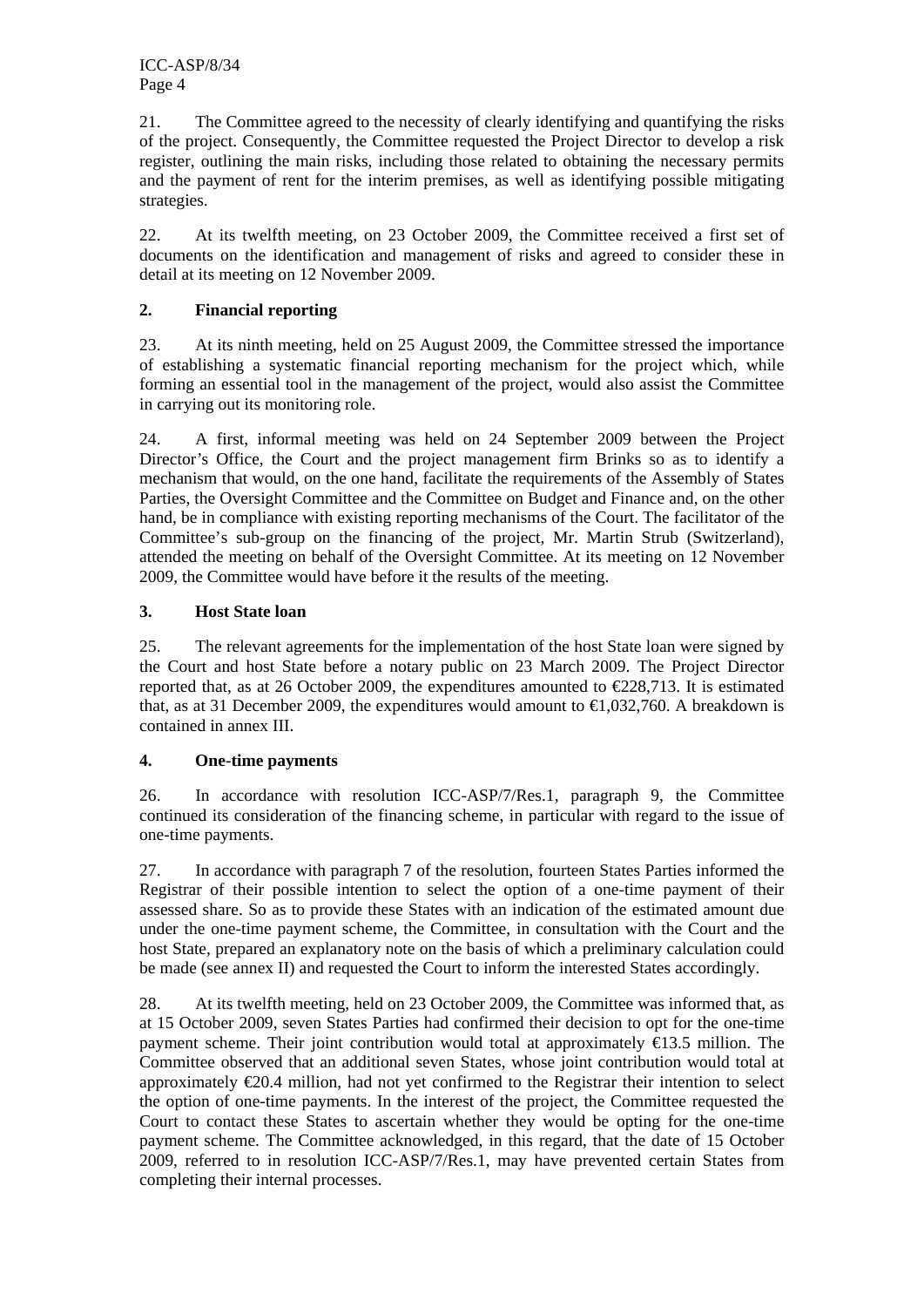### **D. Project manual**

29. In resolution ICC-ASP/7/Res.1, paragraph 17, the Assembly noted the progress made by the Court in the development of a project manual which takes into account the provisions of resolution ICC-ASP/6/Res.1, annexes II, III and IV, and requested the Project Board to continue to develop the manual and to submit it to the Oversight Committee for approval. At the twelfth meeting, held on 23 October 2009, the Project Director presented two key parts of the manual, relating to the issues of governance and risk management, respectively.

30. As regards the issue of governance, the Project Director stressed the importance of further refining the governance structure so as to reflect that the project is entering into the design phase. The Project Director observed that while the existing responsibilities of the parties involved would remain unchanged, the respective tasks and roles would be redefined so as to be in accordance with the operational requirements of the project. The Project Director further indicated that the risk register, once finalized, would be part of the project manual and as such be kept under constant review.

31. The Committee acknowledged that the manual could not be finalized until after the selection of an architectural design. Similarly, the Committee observed that the manual would undergo certain changes so as to correspond to the various phases in the project. The Committee considered it useful to keep the issue under review and to be informed of any relevant developments.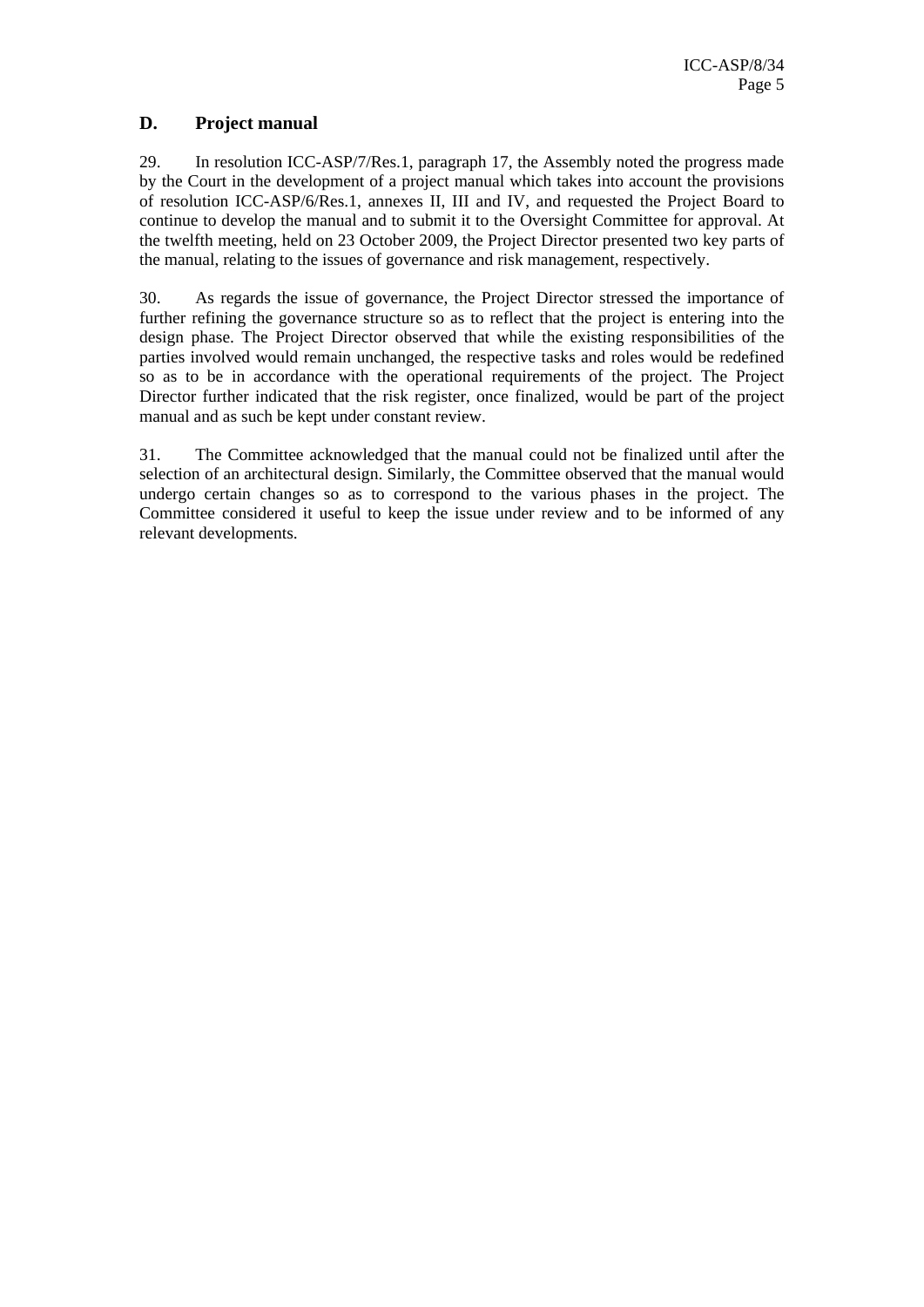# **Annex I**

# **Conclusions of the mediator, Ambassador Lyn Parker (United Kingdom of Great Britain and Northern Ireland)**

#### **A. Background**

1. In the Project Director's letters of 14 May 2009 to the three prize winning architects, the Project Board set out how it intended to handle the next stage of the procedure for selecting the final design for the new permanent premises of the International Criminal Court. The attachment to those letters ("Memo Negotiation Procedures") also provided for a procedure for considering complaints, including the possibility of appointing a mediator.

2. Following the receipt of letters of complaint from Schmidt Hammer Lassen Architects and Wiel Arets Architects, the Oversight Committee requested me in a personal capacity to act as mediator. In the light of discussions with the three architects, the Project Board and their advisers, this note sets out the conclusions which I decided to recommend to the Oversight Committee. These conclusions have been endorsed by the Oversight Committee and accepted by the Project Board.

#### **B. General considerations**

- 3. It should be noted that:
	- a) the possibility of pursuing discussions with only one architect was raised in the meetings with the architects on 18/19 December 2008 and recorded in the minutes of those meetings, to which no objection was made until the establishment of the complaints procedure;
	- b) in the light of further work, the Project Board currently has concerns about the compatibility of all three designs with the cost criterion set out in annex I;
	- c) these concerns largely arose after the conclusion of the so-called "modification phase" involving all three architects, although no final conclusion on the cost criterion was reached by the Project Board in that stage; and
	- d) the discussions in the "modification phase" took place on an equal basis with all three architects.

#### **C. Main recommendations**

4. I **recommend** that discussions should continue on an equal basis with all three architects in parallel to clarify the cost and other aspects necessary for the Project Board to make its final evaluation of the proposals of all three architects in accordance with paragraph 4 of annex I of resolution ICC-ASP/7/Res.1.

5. To secure the confidence of the architects in the next steps of the process it will be essential that:

- a) further discussions with each architect are conducted on the basis of transparency and genuine dialogue with the Project Board and negotiating team;
- b) there should be full participation by the two independent national experts; and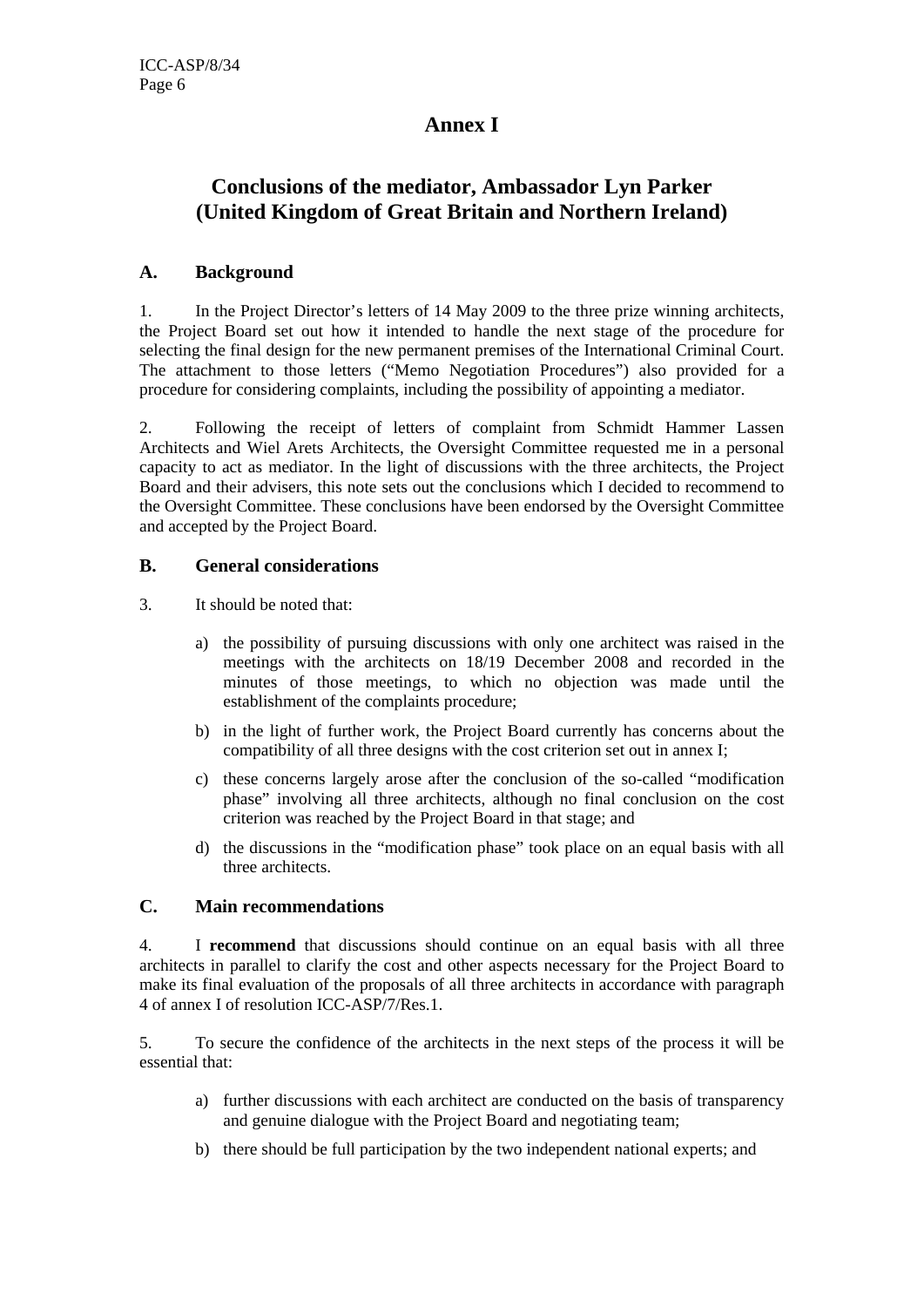c) the architects should be informed promptly of any concerns on the part of the negotiating team over the compatibility of their responses with the criteria set out in annex I of resolution ICC-ASP/7/Res.1.

#### **D. Detailed recommendations**

- 6. In order to ensure a transparent and orderly process, I **recommend** that:
	- a) Each architect should be supplied with those parts of the reports by David Meijer and the Brink Group which relate to their own proposals;
	- b) The first phase of discussion with each architect should concentrate on clarifying the scope and methodology of the various cost estimates, with a view to reaching agreement as far as possible on the extent of any cost gap to be addressed;
	- c) The basis for these cost estimates should be the requirements discussed with all three architects during the meetings in November/December 2008. Additional requirements arising subsequently should not form part of the comparative cost analysis;
	- d) Both Meijer and Brink should be involved in these discussions, so that the differences in their methodology can be properly explored. The independent experts in the negotiating team should have a central role in identifying and helping to resolve any differences of view;
	- e) Adequate time should be allowed for thorough discussion during this first phase, also taking account of the availability of the various parties over the July/August period; but the aim should be to bring this phase to a conclusion as soon as possible, and by mid-September at the latest;
	- f) Depending on the position reached in the first phase, in the second phase each architect should be given the opportunity to make any adjustments to his existing design which he may consider necessary to bring it within the cost envelope. The Project Board/negotiating team should be available to discuss the potential implications of any such changes for cost, functionality etc before any final proposal is made. Any final proposals would be expected by mid-October;
	- g) If any of the designs are modified to a substantial extent, so that questions might arise about their compatibility with the outcome of the original design competition, there will need to be a third phase in which the original jury should be consulted to establish whether in their view the changes would affect the original ranking of the three prize-winners;
	- h) In parallel with the second phase, the Project Board should review its draft contract, in particular with a view to how far departures are needed from the indicative contract elements discussed during the so-called modification phase, before circulating a draft to all three architects for discussion of the main points arising from it;
	- i) Also in parallel with the second phase, all three architects should be asked to cost a fee offer based on a common basic scope of work such as the scope defined for the so-called reference fee, it being understood that this costing would be provisional and for purposes of comparison only, and that the final scope of work and the associated fee would be a matter for final negotiations in the light of the other aspects of the selected project;
	- j) Sympathetic consideration should also be given by the Oversight Committee to the possibility of payment to the architects for extra work undertaken as a result of this process; and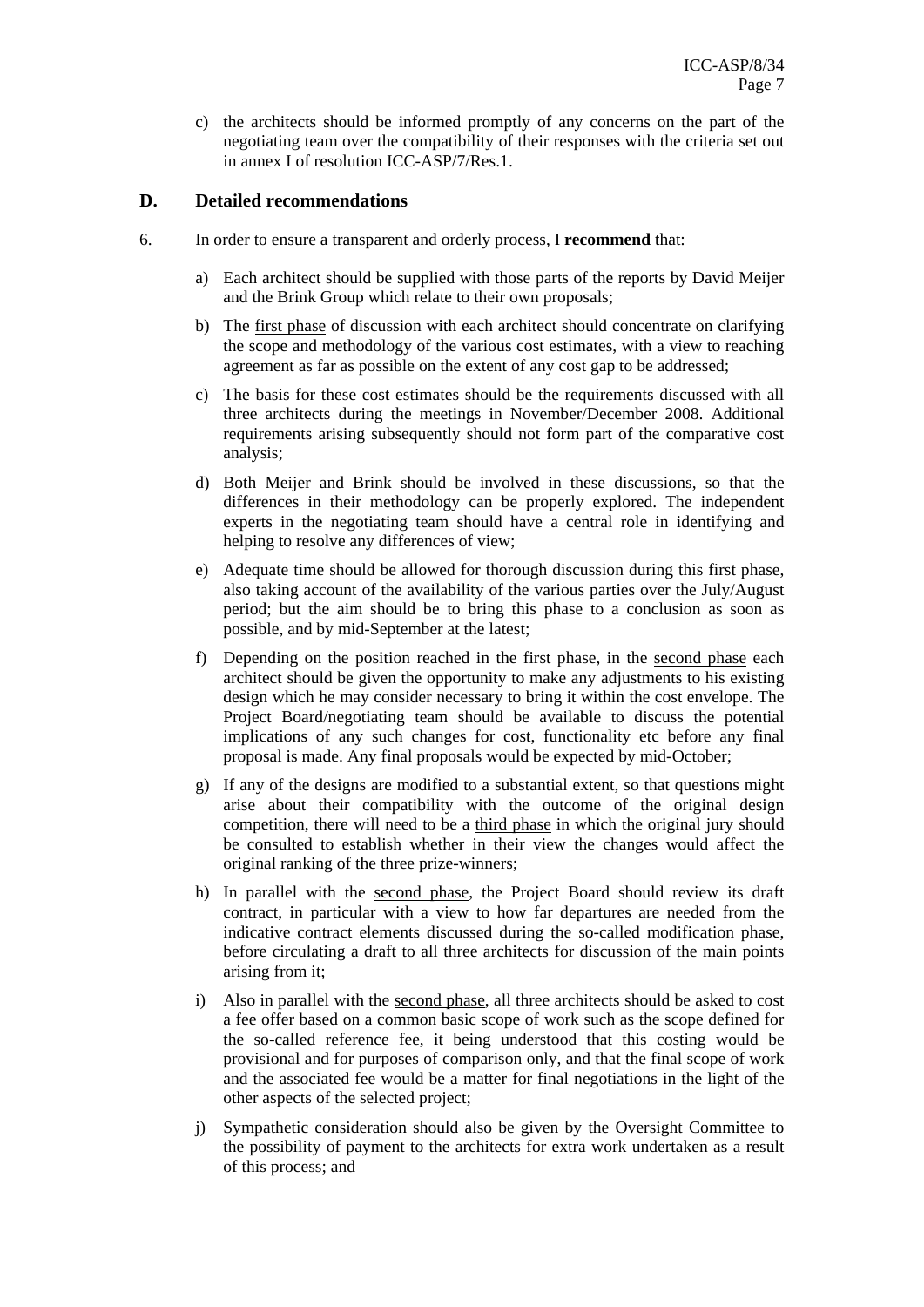ICC-ASP/8/34 Page 8

> k) The Project Board's final evaluation of the responses from the three prizewinners regarding the minimum requirements referred to in paragraph 4 of resolution ICC-ASP/7/Res.1 shall remain on the basis that these are minimum requirements to be met by the architects, with no additional scoring or weighting system.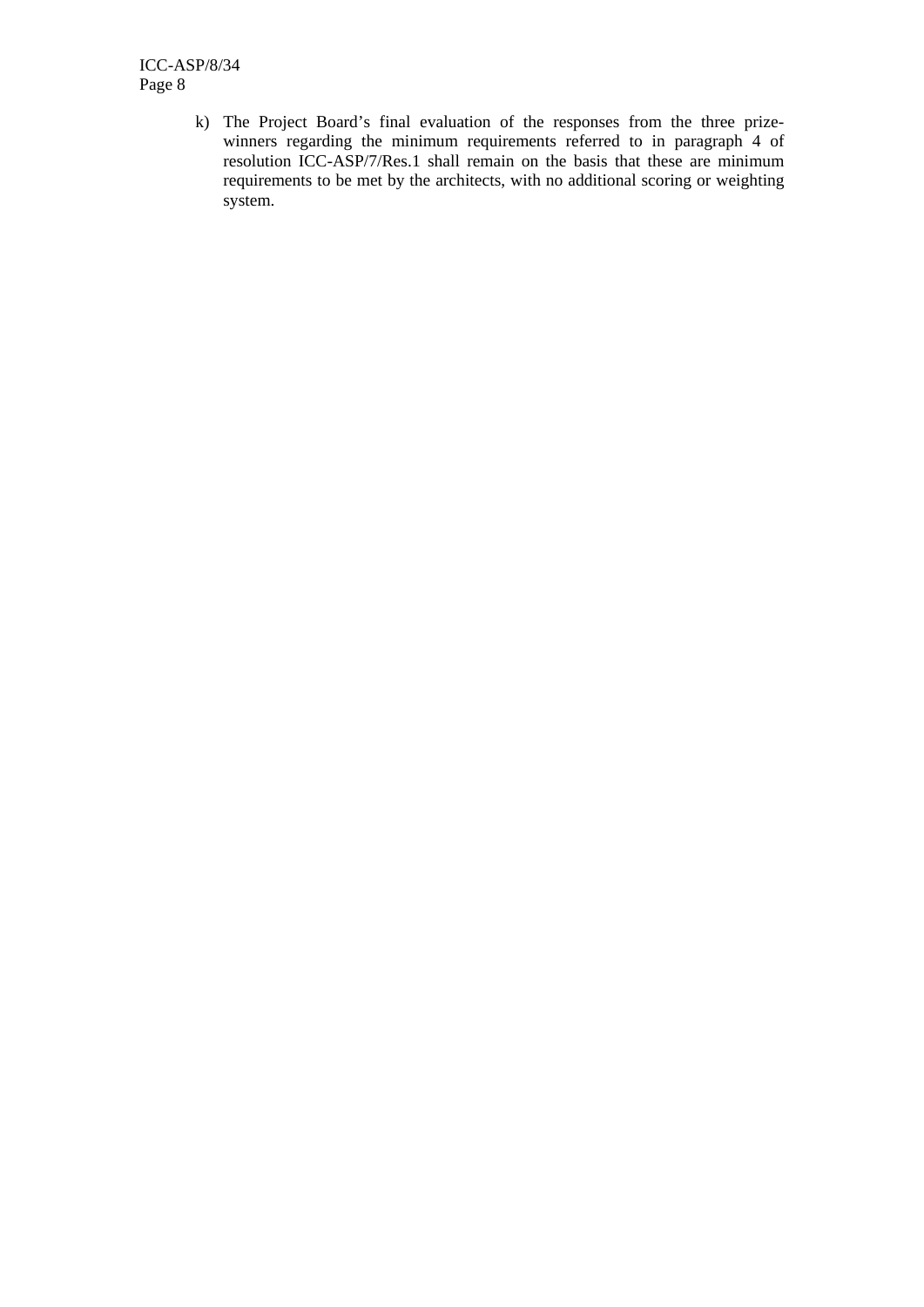# **Annex II**

# **Explanatory note on one-time payments**

#### **A. Introduction**

1. This note refers to the Court's original letter, dated 9 April 2009, requesting States Parties to indicate their interest in making one-time payments by 30 June 2009. In accordance with resolution ICC-ASP/7/Res.1, paragraph 9, this explanatory note provides further clarifications concerning the terms and conditions for one-time payments.

#### **B. One-time payments: modalities**

2. Annex III to resolution ICC-ASP/7/Res.1 provides the basic principles for one-time payments of the assessed share (see the appendix to this note). The following points are aimed at operationalizing these provisions:

(i) The amount of a one-time payment for State Party Y (OTPy) can be calculated according to the following formula:

OTPy = (building costs) x (share of assessed contributions of State Party Y) – Discount 1 – Discount 2

Where

Discount 1 = (share of assessed contributions of State Party Y) x 17.5% x (building costs)

Discount  $2^1$  = (share of assessed contributions of State Party Y) x (host State subsidy on difference between maximum loan amount and building costs)

 Explanation: As indicated in resolution ICC-ASP/6/Res.1, the overall construction costs of the project, which include a contingency reserve, fees for the consultants and contractors, pre-tender and post-tender inflation, any fees for permits and dues and a fund for integrated, specialized representational features, are currently estimated to be no more than €190 million at the 2014 price-level. The host State has agreed to compensate for the loss of interest subsidy implicit in the Dutch offer, if the full amount under the loan ceiling of  $\epsilon 200$ million is not utilized. To that end, 17.5 per cent of the amount not utilized under the ceiling will be deducted from the total amount borrowed. Since one-time payments will lower the need to make use of the host State loan, it is reasonable to deduct this percentage from the beginning. Otherwise, this would have to be done at the time of adjustment, see point (ii).

(ii) One-time payments shall be subject to an adjustment once the final cost of the project<sup>2</sup> and the amount of the host State subsidy are known.

Adjustment in 2015 of Discounts 1 and 2:

Should the entire loan of  $\epsilon 200$  million need to be utilised, both Discounts 1 and 2 would be reduced to zero; and

<sup>1</sup>  $<sup>1</sup>$  Note that Discount 2 is applicable to all States Parties, whether or not they make a one-time payment.</sup> The only difference is that those making a one-time payment would obtain this discount in advance, while others would obtain a reduction in the loan according to their share of assessed contributions.

 $2^2$  The final cost of the project is expected to be available by the end of 2015.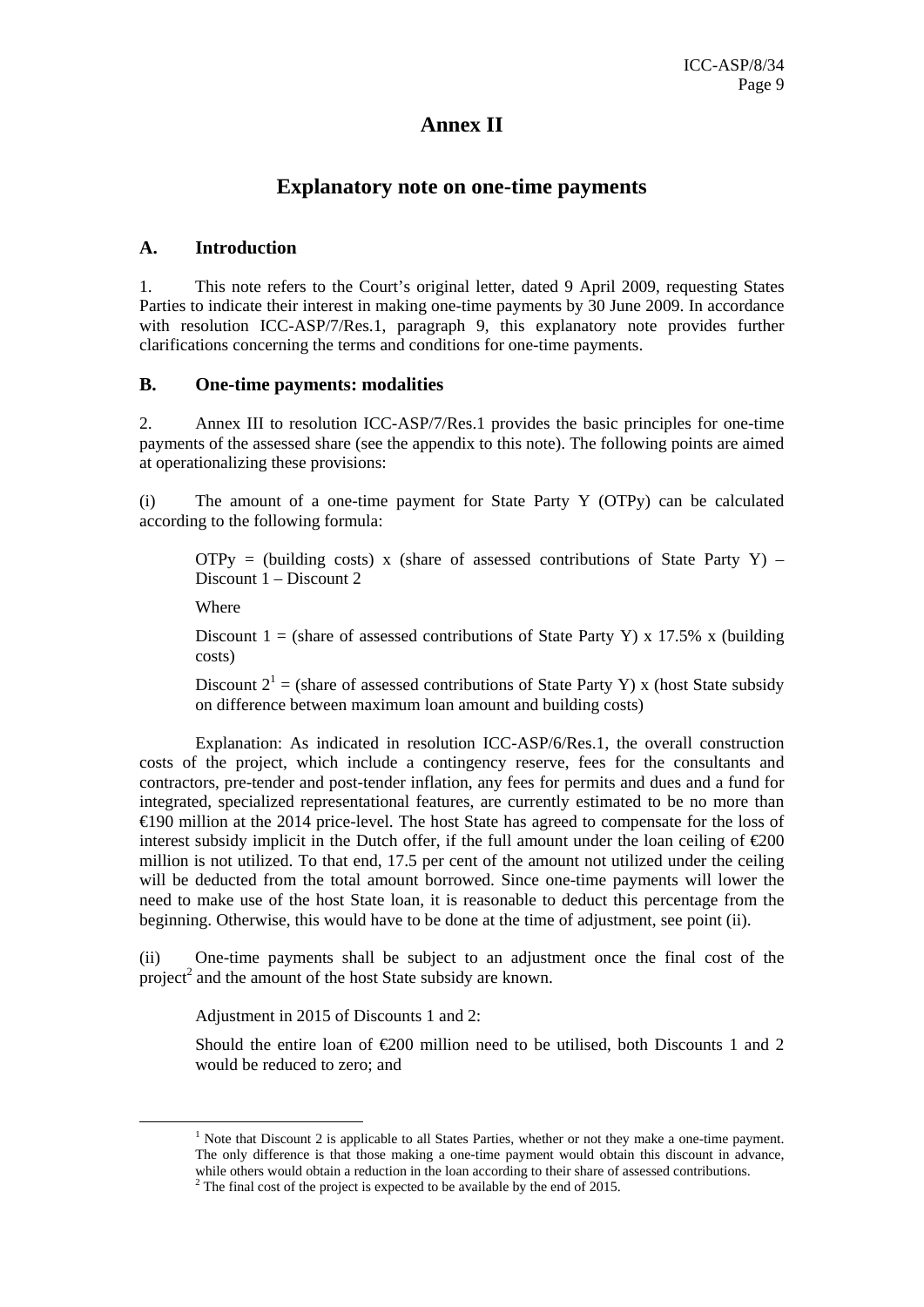Should the building costs exceed the maximum loan of  $\epsilon$ 200 million, then Discount 1 would be taken only on the part of the one-time payment that actually reduces the loan below €200 million. Discount 2 would be reduced to zero.

 Explanation: At the time of the calculation of the one-time payment much is uncertain about the final building costs. A final correction is required to ensure that all States Parties will pay the correct amount. States Parties contemplating a one-time payment should be cautioned that, at the completion of the project, additional funds might be required, although all efforts shall be undertaken to complete the building on time and within budget. For the purpose of the adjustment, the scale of assessments at the time of the adjustment will be utilized to make corrections. Any change in the scale of assessments after that point in time will not be reflected. Also, the amount may be different if a change in the scale of assessments, i.e. a change in the number of States Parties, occurs.

(iii) The one-time payments may be made in one to three instalments between 2010 and 2012.

 The one-time payment should be made in accordance with regulation 5.6 of the Financial Regulations and Rules of the Court. In case of a payment in two or three instalments, the second and third instalment should be made accordingly. States Parties are, if applicable, still liable for payment of interest of 2.5 per cent per year for the second and third instalment.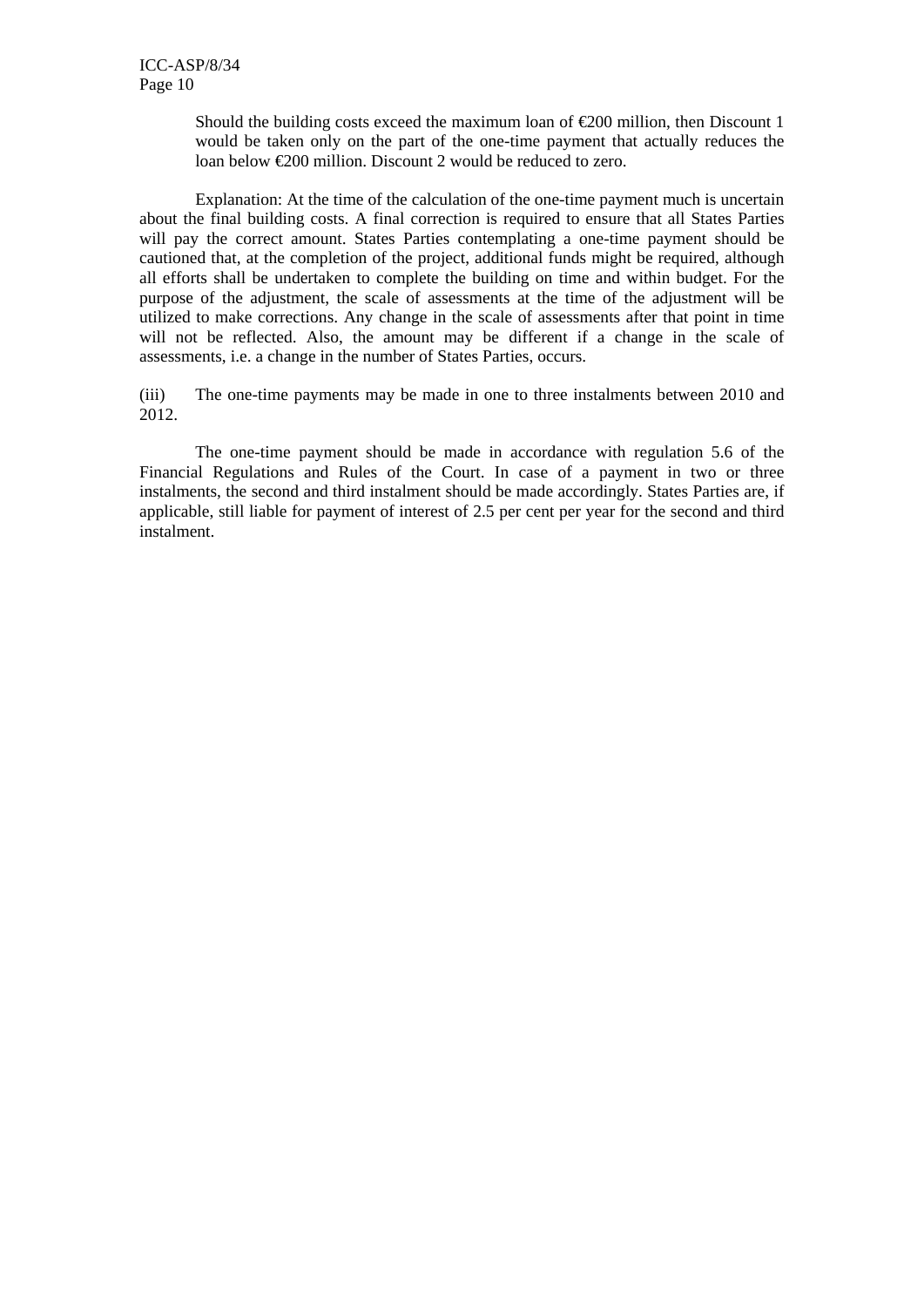# **Appendix**

# **Basic principles for one-time payments of the assessed share, as contained in resolution ICC-ASP/7/Res.1**<sup>1</sup> **(extract)**

#### *The Assembly of States Parties,*

[…]

7. *Requests* States Parties to inform the Registrar, in accordance with annex III, of their possible intention to select the option of a one-time payment for their assessed share by 30 June 2009 and to inform the Registrar of their final decision to select the option of a one-time payment of their assessed share by 15 October 2009;

[…]

9. *Requests* the Oversight Committee to continue exercising its functions in accordance with resolution ICC-ASP/6/Res.1 and, specifically, to:

- (a) Prepare, in consultation with the Project Board, a detailed financing mechanism that combines the use of the loan referred to in paragraph 2 of this resolution, the possibility for States Parties to make one-time payments, and other possible sources of financing;
- (b) Prepare a mechanism for States Parties to make one-time payments, taking into account the principles contained in annex III; and
- (c) Submit proposals for scheduling one-time payments, so as to start receiving such payments as of 2010 but not later than 2012.

[…]

#### **Annex II**

#### **Criteria applicable to the agreement on the loan**

 The agreement with the host State regarding its offer to provide a loan for the permanent premises project will stipulate that:

- (a) A loan of up to a maximum of  $\epsilon$  200 million will be provided to the Court by the host State, to be repaid over a period of 30 years at an interest rate of 2.5 per cent;
- (b) The agreement does not create for the Court any legal obligation to borrow the full amount (i.e.  $\epsilon$ 200 million) from the host State or in any way restrict the Court's discretion in deciding on the amount that is to be borrowed;
- (c) The agreement does not in any way restrict the authority and discretion of the Court to seek funds for the same purposes from any other source if the Court chooses to do so;

<sup>1</sup> <sup>1</sup> Adopted by the Assembly of States Parties at its seventh session in November 2008. See: *Official Records of the Assembly of States Parties to the Rome Statute of the International Criminal Court, Seventh session, The Hague, 14-22 November 2008* (International Criminal Court publication, ICC-ASP/7/20), vol. I, part III.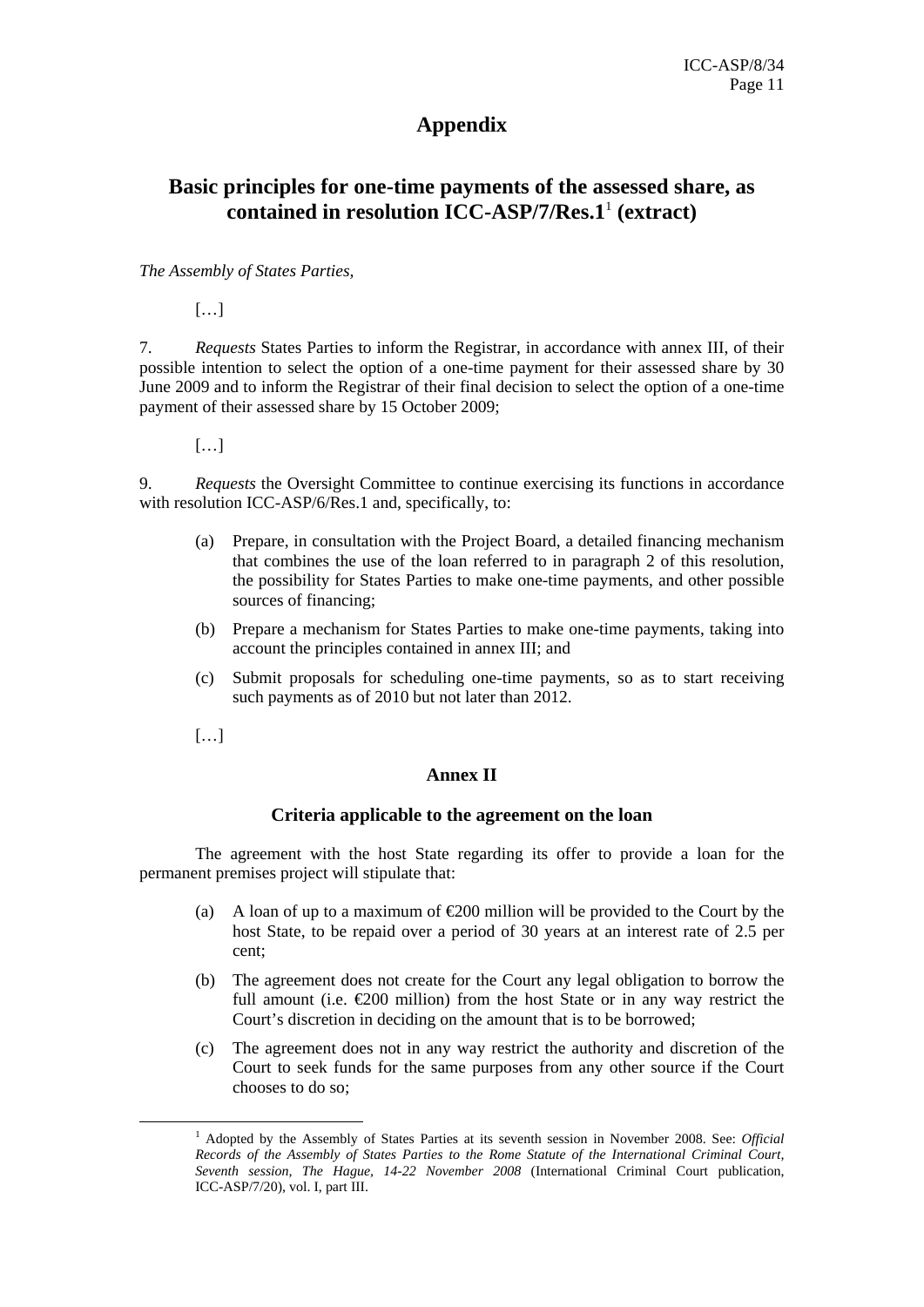- (d) In the event of the  $\epsilon$ 200 million not being fully utilized at the end of the project, the host State will reduce the amount of the loan to be repaid by an amount that corresponds to 17.5 per cent of the non-utilized part of the loan;
- (e) Interest is to be paid annually, as of the first utilization of the host State loan; and
- (f) Repayment of the loan, through regular annual instalments, will commence after expiration of the existing or future leases of the interim premises.

### **Annex III**

#### **Principles for one-time payments of the assessed share**

1. States Parties will inform the Registrar of their possible intention to select the option of a one-time payment of their assessed share by 30 June 2009 and will inform the Registrar of their final decision to select the option of a one-time payment of their assessed share by 15 October 2009, including whether they would prefer paying in one, two or three instalments.

2. States that deposit their instrument of ratification or accession to the Rome Statute before 15 October 2009 will be entitled to opt for the one-time payment, as long as they inform the Registrar of their decision to do so by that date, as provided for in paragraph 7 of this resolution and this annex, notwithstanding the date upon which the Statute enters into force for that State.

3. States Parties not opting for a one-time payment shall be assessed annually for the payment of interest and for the repayment of the host State loan, according to the scale of assessments to the Court's regular budget applicable at the time of the assessment.

4. The Registrar will inform States Parties wishing to make a one-time payment, as soon as possible, of their assessed share, based on the most recent estimates of the final cost envelope referred to in paragraph 13 of the resolution.

5. One-time payments shall be subject to an adjustment once the final cost of the project and the amount of the host State subsidy are known.

6. One-time payments shall be held in a special account and utilized to fulfil payment obligations relating to the construction of the permanent premises.

7. The adjustment referred to in paragraph 6 of this resolution and in this annex will be the difference, in favour or against, between the one-time payment made by each State Party during the project and the definitive one-time payment calculated at the end of the project. For such purposes, definitive one-time payments will:

- (a) Take into account the scale of assessments to the Court's regular budget applicable at the time the final cost envelope of the project is determined;
- (b) Apply the reduction on the amount of the loan provided by the host State, as described in paragraph 3 and annex II of this resolution; and
- (c) Apply any voluntary contribution received, as foreseen in paragraph 18 of this resolution.